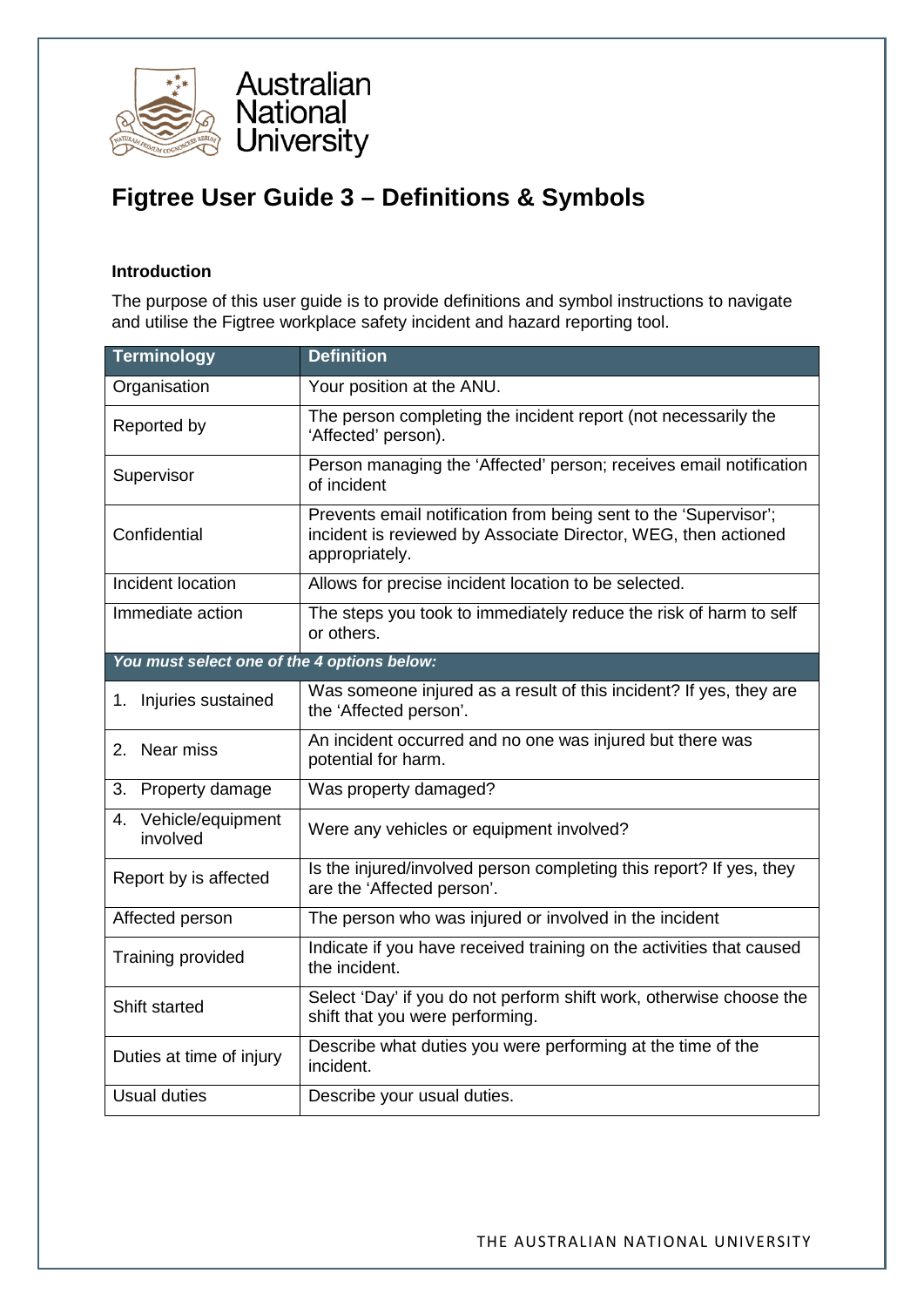

| <b>Initial Review</b>             |                                                                                                                                                                                                                                                   |  |
|-----------------------------------|---------------------------------------------------------------------------------------------------------------------------------------------------------------------------------------------------------------------------------------------------|--|
| <b>HSR</b> notified               | Select the box if the Health and Safety Representative has been<br>notified of the incident.                                                                                                                                                      |  |
| Environmental impact              | Select 'Yes' if there is likely to be an adverse impact on the<br>environment as a result of this incident. Adverse impacts include<br>contamination, harm to flora and fauna, damage to heritage items<br>and adverse community impacts.         |  |
| Environmental details             | If you have selected 'Yes' to the above, please describe the<br>environmental impact.                                                                                                                                                             |  |
| Notifiable Incident               | Click on 'Notifiable Incident' to see the definition of a notifiable<br>incident. Selecting 'Yes' will alert the Work Environment Group<br>(WEG) that this incident needs to be notified to a 'Regulator'.<br>WEG will progress the notification. |  |
| <b>HSE</b><br>advisor/coordinator | The WHS Consultant in WEG that will oversee the process.                                                                                                                                                                                          |  |
| Incident owner                    | The person ensuring that corrective actions are assigned and<br>completed.                                                                                                                                                                        |  |
| Investigator name                 | WHS Consultant or Officer that is investigating the incident.                                                                                                                                                                                     |  |

The table below outlines the incident investigation requirements based on the incident category:

| Incident<br>classification | <b>Incident</b><br>characteristics                                             | Incident investigation required                                                                                                                                               | <b>Incident</b><br>review due |
|----------------------------|--------------------------------------------------------------------------------|-------------------------------------------------------------------------------------------------------------------------------------------------------------------------------|-------------------------------|
| Report Only (1)            | Non-work related<br>incident/injury                                            | Provision of low level<br>recommendations and controls to be<br>facilitated by College/Service Division<br>within the workplace safety incident<br>and hazard reporting tool. | N/A                           |
| Low $(2)$                  | FTI Low score on<br><b>WHS hazard</b><br>matrix                                | Investigation to be facilitated by<br>College/Service Division/ WHS Officer<br>within the workplace safety incident<br>and hazard reporting tool.                             | 28 days                       |
| Medium (3)                 | <b>MTI Medium</b><br>score on WHS<br>hazard matrix                             | Investigation to be facilitated by Work<br>Environment Group (WEG).                                                                                                           | 21 days                       |
| High $(4)$                 | LTI High score on<br><b>WHS hazard</b><br>matrix                               | Investigation to be facilitated by WEG<br>and possibly also with Regulator -<br>Comcare.                                                                                      | 14 days                       |
| Extreme (5)                | <b>Fatality, Multiple</b><br>fatality Extreme<br>score on WHS<br>hazard matrix | Third Party Investigation e.g. AFP,<br>Coroner etc).                                                                                                                          | 7 days                        |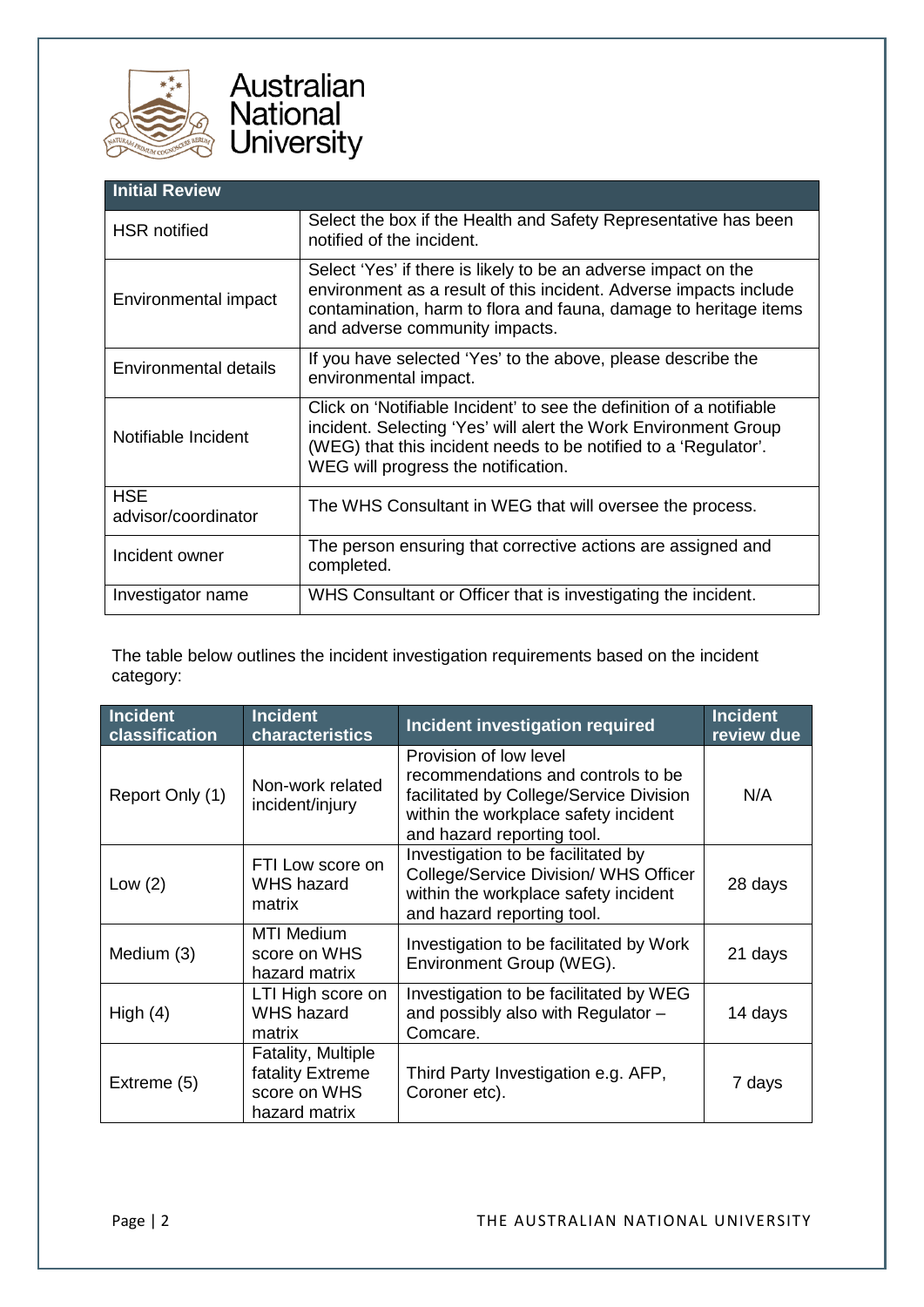



| Terminology                                | <b>Definition</b>                                                                                                                                                                                                                                                                                                                                                                                                                                                                       |  |  |
|--------------------------------------------|-----------------------------------------------------------------------------------------------------------------------------------------------------------------------------------------------------------------------------------------------------------------------------------------------------------------------------------------------------------------------------------------------------------------------------------------------------------------------------------------|--|--|
| <b>First Aid Treatment</b><br>Injury (FTI) | Is any workplace injury which requires immediate first aid<br>treatment. It does not warrant treatment at the level provided<br>by a qualified medical practitioner and the injured person can<br>return to work within the shift.                                                                                                                                                                                                                                                      |  |  |
| Lost time injury (LTI)                     | Is a workplace injury or illness significant enough to require:<br>administration to hospital; the next full scheduled day of work<br>missed, is the result of an event, and is outside the control of<br>the WHS management systems of the University. An LTI is not<br>an aggravation of pre-existing injury.                                                                                                                                                                         |  |  |
| Medical treatment injury<br>(MTI)          | Is a workplace injury or illness, significant enough to require<br>treatment by a qualified medical professional (for example a<br>doctor). Treatment at this level begins with a stich/suture or a<br>prescription. A sterile strip (medical skin closer) to close a<br>wound is not an MTI, as a First Aider could apply this as a<br>standard item in a first aid kit. Visits to a physiotherapist<br>following a workplace injury are an MTI if more than 4 visits are<br>required. |  |  |
| Non Work Related<br>(NWR)                  | Injury sustained not arising out of the course of the individuals'<br>employment at ANU.                                                                                                                                                                                                                                                                                                                                                                                                |  |  |

## **NOTE:**

For incident categories *Report Only, Level 1 and Level 2*, the Incident Owner will generally be the supervisor of the worker who reported the incident or hazard.

For incident categories Level 3, Level 4 and Level 5, the Incident Owner will be a member of the Work Environment Group (WEG) in conjunction with local area supervisors where required.

During the investigation process the Incident Owner may have to liaise with other persons or local areas, such as building custodians of Facilities and Services Division to ensure appropriate corrective actions are assigned to the areas that have the authority and resources to complete the corrective action.